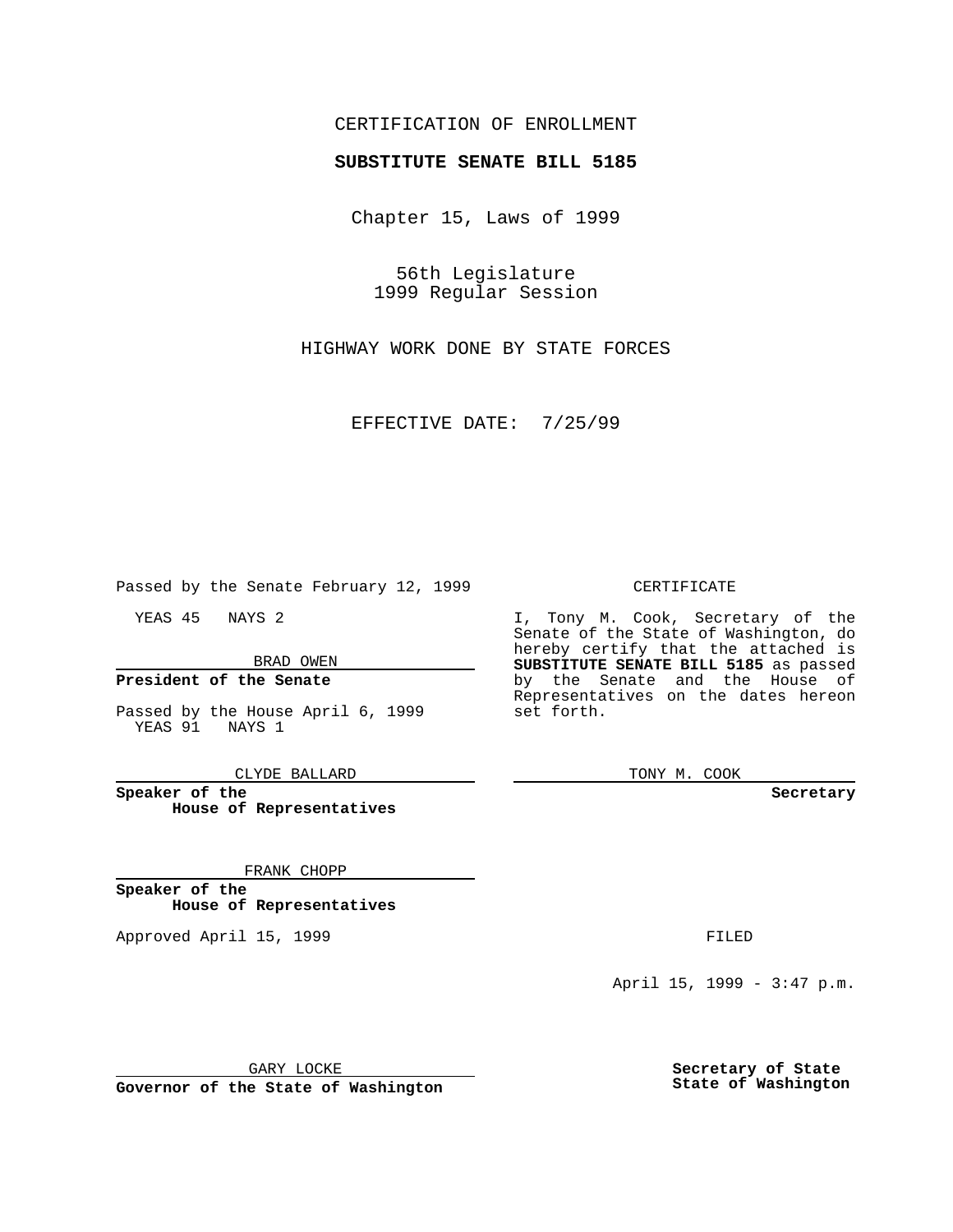# **SUBSTITUTE SENATE BILL 5185** \_\_\_\_\_\_\_\_\_\_\_\_\_\_\_\_\_\_\_\_\_\_\_\_\_\_\_\_\_\_\_\_\_\_\_\_\_\_\_\_\_\_\_\_\_\_\_

\_\_\_\_\_\_\_\_\_\_\_\_\_\_\_\_\_\_\_\_\_\_\_\_\_\_\_\_\_\_\_\_\_\_\_\_\_\_\_\_\_\_\_\_\_\_\_

Passed Legislature - 1999 Regular Session

### **State of Washington 56th Legislature 1999 Regular Session**

**By** Senate Committee on Transportation (originally sponsored by Senators Haugen, Benton, T. Sheldon, Finkbeiner, Goings, Gardner, Prentice, Sellar and Winsley)

Read first time 02/04/1999.

1 AN ACT Relating to highway work done by state forces; and amending 2 RCW 47.28.030.

3 BE IT ENACTED BY THE LEGISLATURE OF THE STATE OF WASHINGTON:

4 **Sec. 1.** RCW 47.28.030 and 1984 c 194 s 1 are each amended to read 5 as follows:

 A state highway shall be constructed, altered, repaired, or improved, and improvements located on property acquired for right of way purposes may be repaired or renovated pending the use of such right of way for highway purposes, by contract or state forces. The work or portions thereof may be done by state forces when the estimated costs 11 thereof is less than ((thirty)) fifty thousand dollars and effective 12 July 1, 2005, sixty thousand dollars: PROVIDED, That when delay of performance of such work would jeopardize a state highway or constitute a danger to the traveling public, the work may be done by state forces 15 when the estimated cost thereof is less than  $((f\text{-}if\text{-}ty))$  eighty thousand dollars and effective July 1, 2005, one hundred thousand dollars. When the department of transportation determines to do the work by state forces, it shall enter a statement upon its records to that effect, stating the reasons therefor. To enable a larger number of small